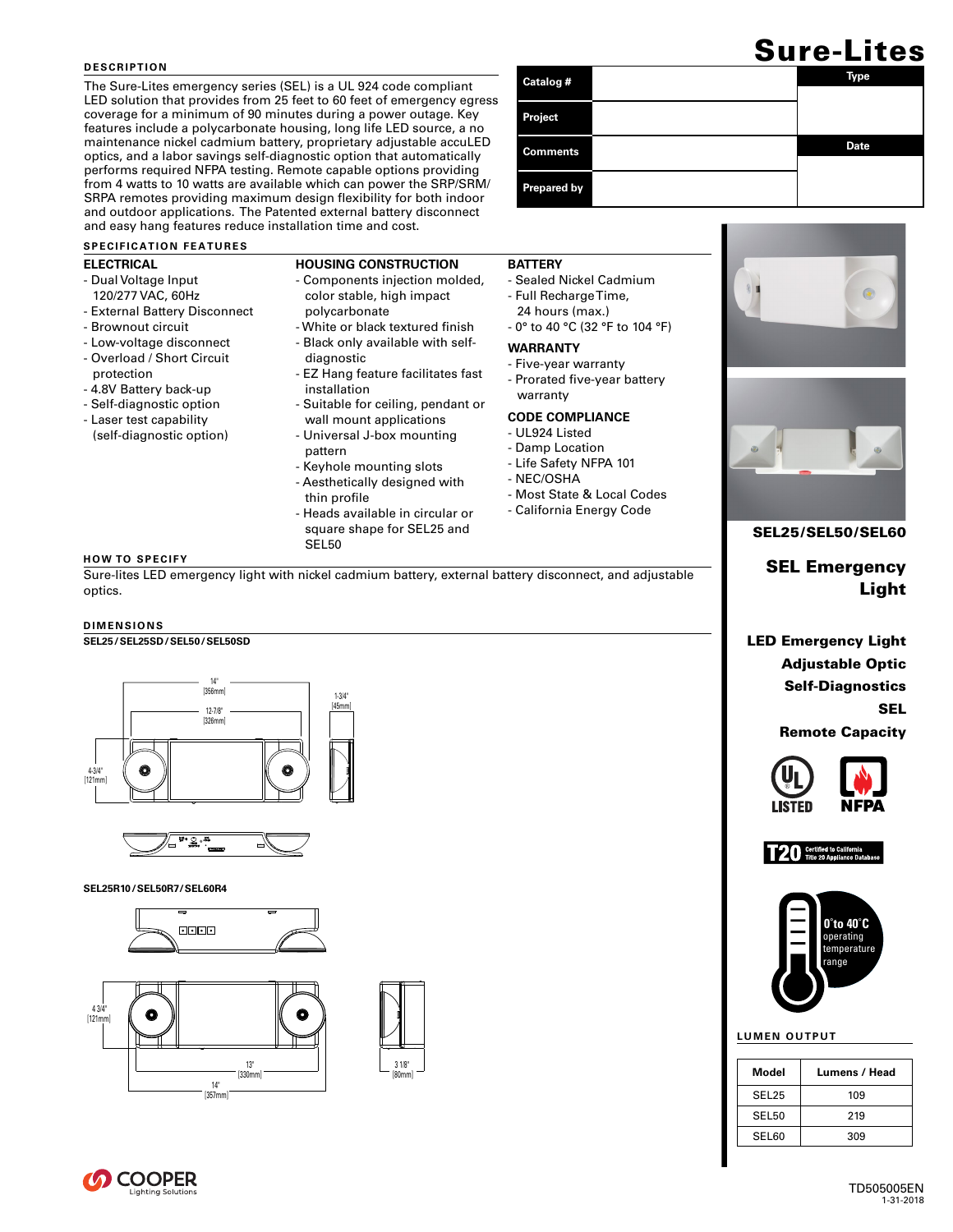SEL25 SEL50 SEL60

## **CATALOG LOGIC FOR NON-REMOTE CAPABLE VERSIONS**

**SAMPLE NUMBER:** SEL25, SEL50

| <b>Series</b>               | <b>Coverage</b>                  | <b>Battery</b> | Color        | Self-Diagnostic                                | <b>Head Shape</b>             | <b>Full Catalog Options</b>                                                            |
|-----------------------------|----------------------------------|----------------|--------------|------------------------------------------------|-------------------------------|----------------------------------------------------------------------------------------|
| $SEL = LED$ Emergency Light | $25 = 25$ feet<br>$50 = 50$ feet | $=$ NiCad      | = White      | = No Self-Diagnostic<br>$SD = Self-Diagnostic$ | $=$ Circular<br>$SO = Square$ | SEL25, SEL25SQ,<br>SEL25SD, SEL25SDSQ,<br><b>SEL50. SEL50SQ.</b><br>SEL50SD, SEL50SDSQ |
| <b>Series</b>               | Coverage                         | <b>Battery</b> | Color        | <b>Self-Diagnostic</b>                         |                               |                                                                                        |
| $SEL = LED$ Emergency Light | $25 = 25$ feet                   | = NiCad        | $BK = Black$ | $SD = Self-Di$ agnostic<br>(standard)          | $=$ Circular<br>$SO = Square$ | SEL25BKSD.<br>SEL25BKSDSQ                                                              |
| $SEL = LED$ Emergency Light | $50 = 50$ feet                   | = NiCad        | $BK = Black$ | $SD = Self-Di$ agnostic<br>(standard)          | = Circular                    | SEL50BKSD                                                                              |

## **CATALOG LOGIC FOR REMOTE CAPABLE VERSIONS**

| SAMPLE NUMBER: SEL25R10, SEL50R7, SEL60R4 |  |
|-------------------------------------------|--|
|                                           |  |

| <del>0AM LE NOMBEN.</del> 0EE201110, 0EE00117, 0EE0011 <del>7</del> |                |                |                        |                         |                                      |
|---------------------------------------------------------------------|----------------|----------------|------------------------|-------------------------|--------------------------------------|
| <b>Series</b>                                                       | <b>Spacing</b> | <b>Battery</b> | <b>Remote Capacity</b> | Color                   | <b>Self-Diagnostic</b>               |
| $SEL = LED$ Emergency Light                                         | $25 = 25$ feet | = NiCad        | $R10 = 10$ watts       | = White<br>$BK = Black$ | $SD = Self-Diagnostic$<br>(standard) |
|                                                                     |                |                |                        |                         |                                      |
| <b>SEL</b> = LED Emergency Light                                    | $50 = 50$ feet | = NiCad        | $R7 = 7$ watts         | = White<br>$BK = Black$ | $SD = Self-Diagnostic$<br>(standard) |
|                                                                     |                |                |                        |                         |                                      |
| $SEL = LED$ Emergency Light                                         | $60 = 60$ feet | $=$ NiCad      | $R4 = 4$ watts         | = White                 | $=$ No SD<br>$SD = Self-Diagnostic$  |
|                                                                     |                |                |                        |                         |                                      |
| $SEL = LED$ Emergency Light                                         | $60 = 60$ feet | = NiCad        | $R4 = 4$ watts         | $BK = Black$            | $SD = Self-Diagnostic$<br>(standard) |

## **Emergency Egress Coverage; fixture spacing**

| <b>Catalog Number</b> | <b>Output Lumens</b> | l 0.1fc minimum |                | 1fc minimum     |                |
|-----------------------|----------------------|-----------------|----------------|-----------------|----------------|
|                       |                      | 7.5 foot height | 20 foot height | 7.5 foot height | 20 foot height |
| SEL25                 | 108                  | 25 feet         | 12 feet        | 14 feet         | 12 feet        |
| SEL50                 | 218                  | 50 feet         | 30 feet        | 21 feet         | 20 feet        |
| SEL60                 | 309                  | 60 feet         | 52 feet        | 24 feet         | 30 feet        |

## **ELECTRICAL CHARACTERISTICS DURING CHARGING MODE**

## **SEL25/SEL50/SEL60**

|            |                | 120 volt    |      |           | 277 volt    |           |
|------------|----------------|-------------|------|-----------|-------------|-----------|
| Model      | Power (W)      | Current (A) | PF   | Power (W) | Current (A) | <b>PF</b> |
|            |                |             |      |           |             |           |
| SEL25      | 0.6            | 0.07        | 0.06 | 0.64      | 0.07        | 0.03      |
| SEL25SD    | 0.6            | 0.07        | 0.07 | 0.67      | 0.07        |           |
| SEL50      | 1.0            | 0.15        | 0.05 | 1.02      | 0.14        |           |
| SEL50SD    | 1.2            | 0.15        | 0.06 | 1.19      | 0.14        |           |
| SEL60R4    | 1.7            | 0.25        | 0.06 | 1.62      | 0.21        |           |
| SEL60R4SD  | $\overline{2}$ | 0.3         | 0.07 | 1.8       | 0.2         |           |
| SEL25R10SD | $\overline{2}$ | 0.3         | 0.07 | 1.8       | 0.2         |           |
| SEL50R7SD  | $\overline{2}$ | 0.3         | 0.07 | 1.8       | 0.2         |           |

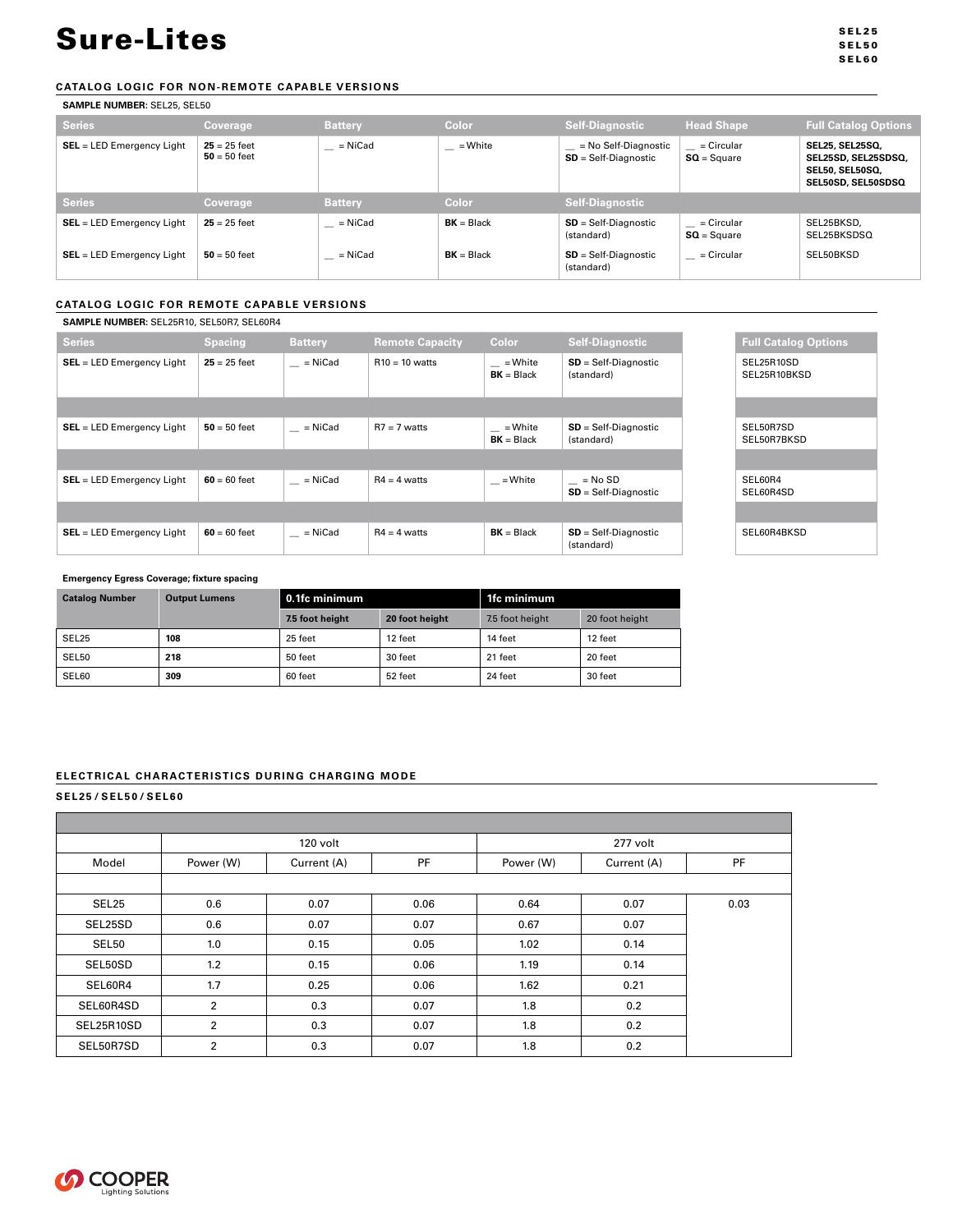## **REMOTE SYSTEM DESIGN GUIDELINES**

## **SEL25/SEL50/SEL60**

| <b>SEL Series Remote</b> |                              |                                                      |                                                               |                                                               |                                                               |                                                                       |                                                                       |                                                                       |
|--------------------------|------------------------------|------------------------------------------------------|---------------------------------------------------------------|---------------------------------------------------------------|---------------------------------------------------------------|-----------------------------------------------------------------------|-----------------------------------------------------------------------|-----------------------------------------------------------------------|
|                          |                              |                                                      | <b>Single Head Remotes</b>                                    |                                                               |                                                               | <b>Double Head Remotes</b>                                            |                                                                       |                                                                       |
|                          |                              | <b>SRPA</b>                                          | <b>SRP13/SRM13</b>                                            | <b>SRP25/SRM25</b>                                            | <b>SRP30/SRM30</b>                                            | <b>SRP25D/</b><br><b>SRM25D</b>                                       | <b>SRP50D/</b><br>SRM50D                                              | <b>SRP60D/</b><br>SRM60D                                              |
| <b>Watts Consumed</b>    |                              | 3.5                                                  | 1.25                                                          | 2.5                                                           | 4.1                                                           | 2.5                                                                   | 5 <sub>1</sub>                                                        | 8.2                                                                   |
|                          |                              |                                                      |                                                               |                                                               |                                                               |                                                                       |                                                                       |                                                                       |
| <b>Catalog Number</b>    | Remote<br>Watts<br>Available | # of SRPA<br>Remotes<br><b>Fixture Will</b><br>Power | # of SRP/SRM13<br><b>Remotes Fixture</b><br><b>Will Power</b> | # of SRP/SRM25<br><b>Remotes Fixture</b><br><b>Will Power</b> | # of SRP/SRM30<br><b>Remotes Fixture</b><br><b>Will Power</b> | # of SRP25D/<br>SRM25D<br><b>Remotes Fixture</b><br><b>Will Power</b> | # of SRP50D/<br>SRM50D<br><b>Remotes Fixture</b><br><b>Will Power</b> | # of SRP60D/<br>SRM60D<br><b>Remotes Fixture</b><br><b>Will Power</b> |
| SEL60R4                  | 4                            | 1                                                    | 3                                                             | 1                                                             | <b>NA</b>                                                     | 1                                                                     | <b>NA</b>                                                             | <b>NA</b>                                                             |
| SEL60R4SD                | 4                            | $\mathbf{1}$                                         | 3                                                             | 1                                                             | <b>NA</b>                                                     | 1                                                                     | <b>NA</b>                                                             | <b>NA</b>                                                             |
| SEL60R4BKSD              | 4                            | $\mathbf{1}$                                         | 3                                                             | 1                                                             | <b>NA</b>                                                     | $\mathbf{1}$                                                          | <b>NA</b>                                                             | <b>NA</b>                                                             |
| SEL60R4BK                | 4                            | $\mathbf{1}$                                         | 3                                                             | 1                                                             | <b>NA</b>                                                     | $\mathbf{1}$                                                          | <b>NA</b>                                                             | <b>NA</b>                                                             |
| SEL25R10                 | 10                           | $\overline{2}$                                       | 8                                                             | 4                                                             | $\overline{2}$                                                | 4                                                                     | $\overline{2}$                                                        | 1                                                                     |
| SEL25R10BK               | 10                           | $\overline{2}$                                       | 8                                                             | 4                                                             | $\overline{2}$                                                | 4                                                                     | $\overline{2}$                                                        | $\mathbf{1}$                                                          |
| SEL50R7SD                | $\overline{7}$               | $\overline{2}$                                       | 5                                                             | $\overline{2}$                                                | $\mathbf{1}$                                                  | $\overline{2}$                                                        | 1                                                                     | <b>NA</b>                                                             |
| SEL50R7BKSD              | $\overline{7}$               | $\overline{2}$                                       | 5                                                             | $\overline{2}$                                                | 1                                                             | $\overline{2}$                                                        | 1                                                                     | <b>NA</b>                                                             |
| SEL50R7                  | $\overline{7}$               | $\overline{2}$                                       | 5                                                             | $\overline{2}$                                                | $\mathbf{1}$                                                  | $\overline{2}$                                                        | $\mathbf{1}$                                                          | <b>NA</b>                                                             |
| SEL50R7BK                | $\overline{7}$               | $\overline{2}$                                       | 5                                                             | $\overline{2}$                                                | $\mathbf{1}$                                                  | $\overline{2}$                                                        | $\mathbf{1}$                                                          | <b>NA</b>                                                             |
| SEL25R10SD               | 10                           | $\overline{2}$                                       | 8                                                             | 4                                                             | $\overline{2}$                                                | 4                                                                     | $\overline{2}$                                                        | $\mathbf{1}$                                                          |
| SEL25R10BKSD             | 10                           | $\overline{2}$                                       | 8                                                             | 4                                                             | $\overline{2}$                                                | $\overline{4}$                                                        | $\overline{2}$                                                        |                                                                       |















**SRPA WHITE SRPA BLACK SRPA BRONZE SRPA SILVER**







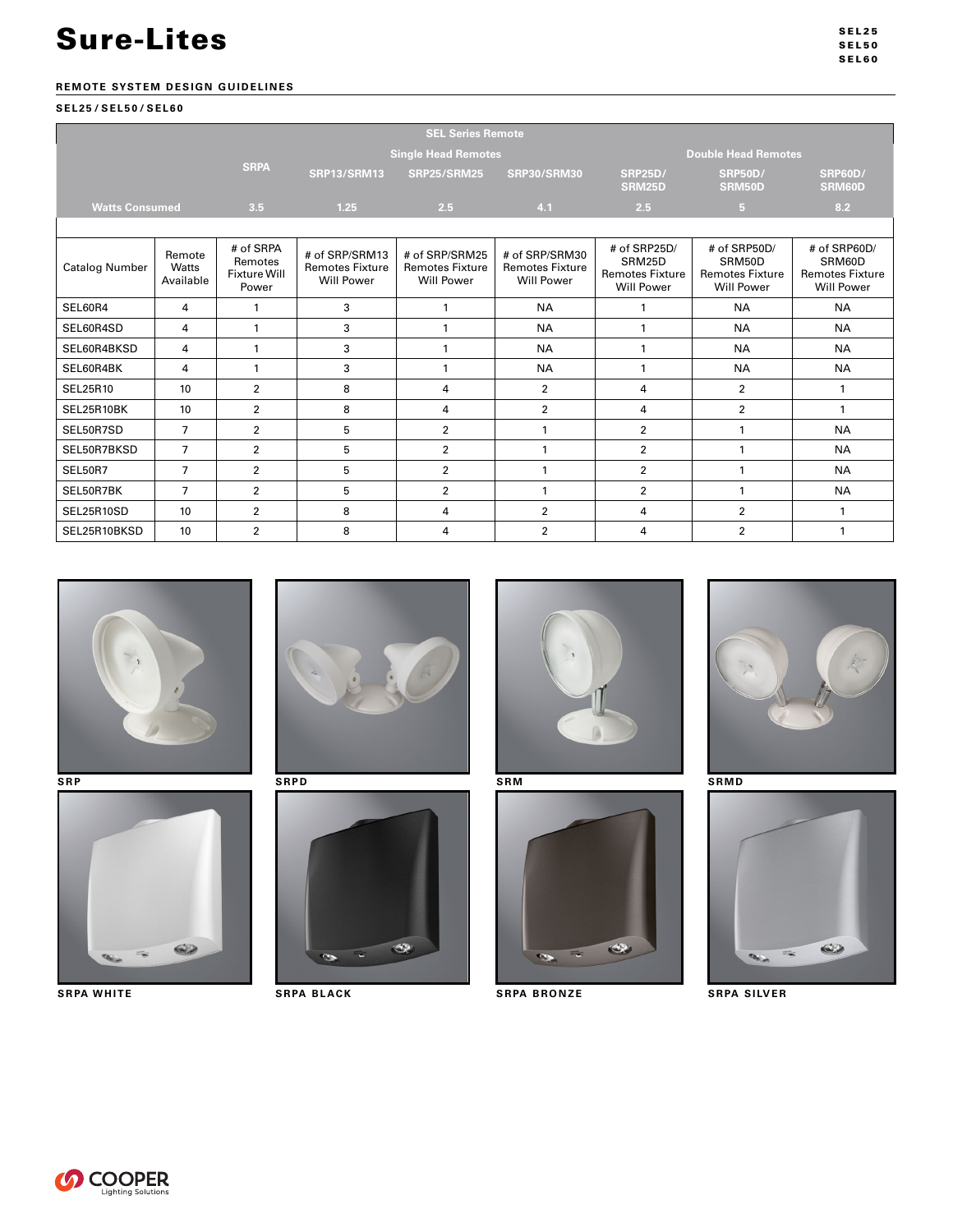## **REMOTE SYSTEM DESIGN GUIDELINES**

| <b>LEM Series Remote Wattage Consumption</b> |                               |                                                 |                                                  |                                                 |                                                  |  |  |
|----------------------------------------------|-------------------------------|-------------------------------------------------|--------------------------------------------------|-------------------------------------------------|--------------------------------------------------|--|--|
|                                              |                               | Double Head Remotes                             |                                                  |                                                 |                                                  |  |  |
|                                              | <b>Catalog Number</b>         | LEMR1<br>LEMWR1                                 |                                                  | LEMR <sub>2</sub>                               | LEMWR2                                           |  |  |
|                                              | <b>Watts Consumed</b>         | 1.4                                             | 1.4                                              | 2.8                                             | 2.8                                              |  |  |
|                                              |                               |                                                 | <b>LEM Series Remote Capacity</b>                |                                                 |                                                  |  |  |
| <b>Catalog Number</b>                        | <b>Remote Watts Available</b> | # of LEMR1 Remotes<br><b>Fixture Will Power</b> | # of LEMWR1 Remotes<br><b>Fixture Will Power</b> | # of LEMR2<br><b>Remotes Fixture Will Power</b> | # of LEMWR2<br><b>Remotes Fixture Will Power</b> |  |  |
| SEL25R10SD                                   | 10                            | $\overline{7}$                                  |                                                  | 3                                               | 3                                                |  |  |
| SEL25R10BKSD                                 | 10                            | 7                                               |                                                  | 3                                               | 3                                                |  |  |
| SEL50R7SD                                    | $\overline{7}$                | 5                                               | 5                                                | 2                                               | 2                                                |  |  |
| SEL50R7BKSD                                  | $\overline{7}$                | 5                                               | 5                                                | $\overline{2}$                                  | $\overline{2}$                                   |  |  |
| SEL60R4                                      | 4                             | $\overline{2}$                                  |                                                  |                                                 |                                                  |  |  |
| SEL60R4SD                                    | 4                             | $\overline{2}$                                  | 2                                                |                                                 |                                                  |  |  |
| SEL60R4BKSD                                  | 4                             | $\overline{2}$                                  | 2                                                |                                                 |                                                  |  |  |

## **PHOTOMETRY**







| X      |       | Z.  | <b>Orient</b> | <b>Tilt</b> |
|--------|-------|-----|---------------|-------------|
| $-0.5$ | 0.25  | 7.5 | 125           | 27          |
| 0.5    | 0.25  | 7.5 | 55            | 27          |
| 16.5   | 0.211 | 7.5 | 125           | 27          |
| 17.5   | 0.212 | 7.5 | 55            | 27          |
| 33.5   | 0.172 | 7.5 | 125           | 27          |
| 34.5   | 0.173 | 7.5 | 55            | 27          |
| 50.5   | 0.132 | 7.5 | 125           | 27          |
| 51.5   | 0.135 | 7.5 | 55            | 27          |
| 67.5   | 0.093 | 7.5 | 125           | 27          |
| 68.5   | 0.096 | 7.5 | 55            | 27          |
| 84.5   | 0.054 | 7.5 | 125           | 27          |
| 85.5   | 0.058 | 7.5 | 55            | 27          |
| 101.5  | 0.015 | 7.5 | 125           | 27          |
| 102.5  | 0.019 | 7.5 | 55            | 27          |

\*\*\*The "Rule of Thumb" spacing guidelines are designed to achieve 1 foot-candle average and 0.1 foot-candle minimum with a 40:1 maximum/minimum ratio. The corridor used is 100 feet long, 9 foot ceiling with a 6 foot wide walkway and 3 foot path of egress. The reflectances are 80% ceiling, 50% walls and 20% floors. The fixture mounting height is 7.5 feet. Cooper Lighting Solutions assumes no responsibility for local requirements or specific project variables. This is a guideline to be used as a design aid, not as guarantee of any code compliance.

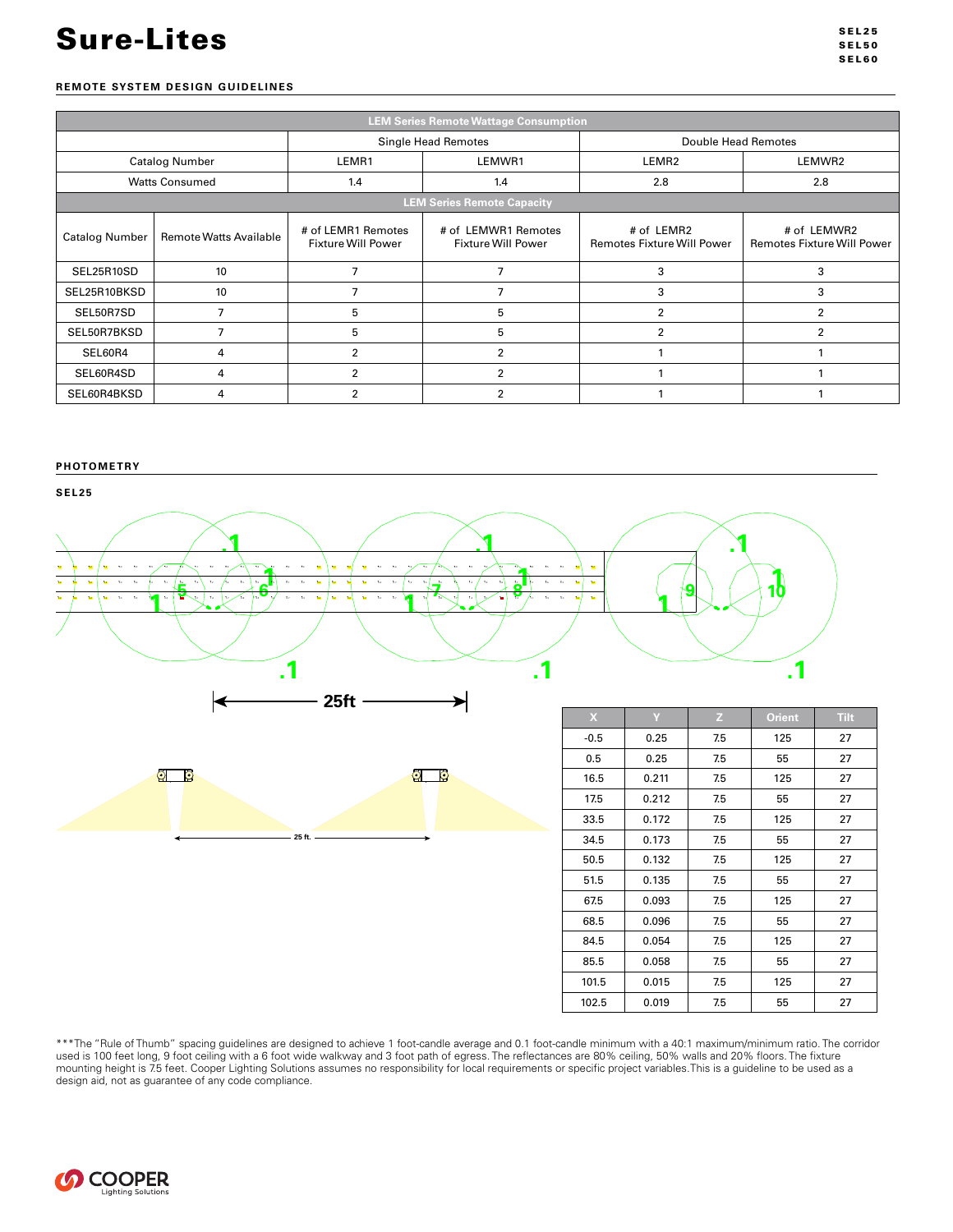## **PHOTOMETRY**



**SEL60**



\*\*\*The "Rule of Thumb" spacing guidelines are designed to achieve 1 foot-candle average and 0.1 foot-candle minimum with a 40:1 maximum/minimum ratio. The corridor used is 100 feet long, 9 foot ceiling with a 6 foot wide walkway and 3 foot path of egress. The reflectances are 80% ceiling, 50% walls and 20% floors. The fixture mounting height is 7.5 feet. Cooper Lighting Solutions assumes no responsibility for local requirements or specific project variables. This is a guideline to be used as a design aid, not as guarantee of any code compliance.

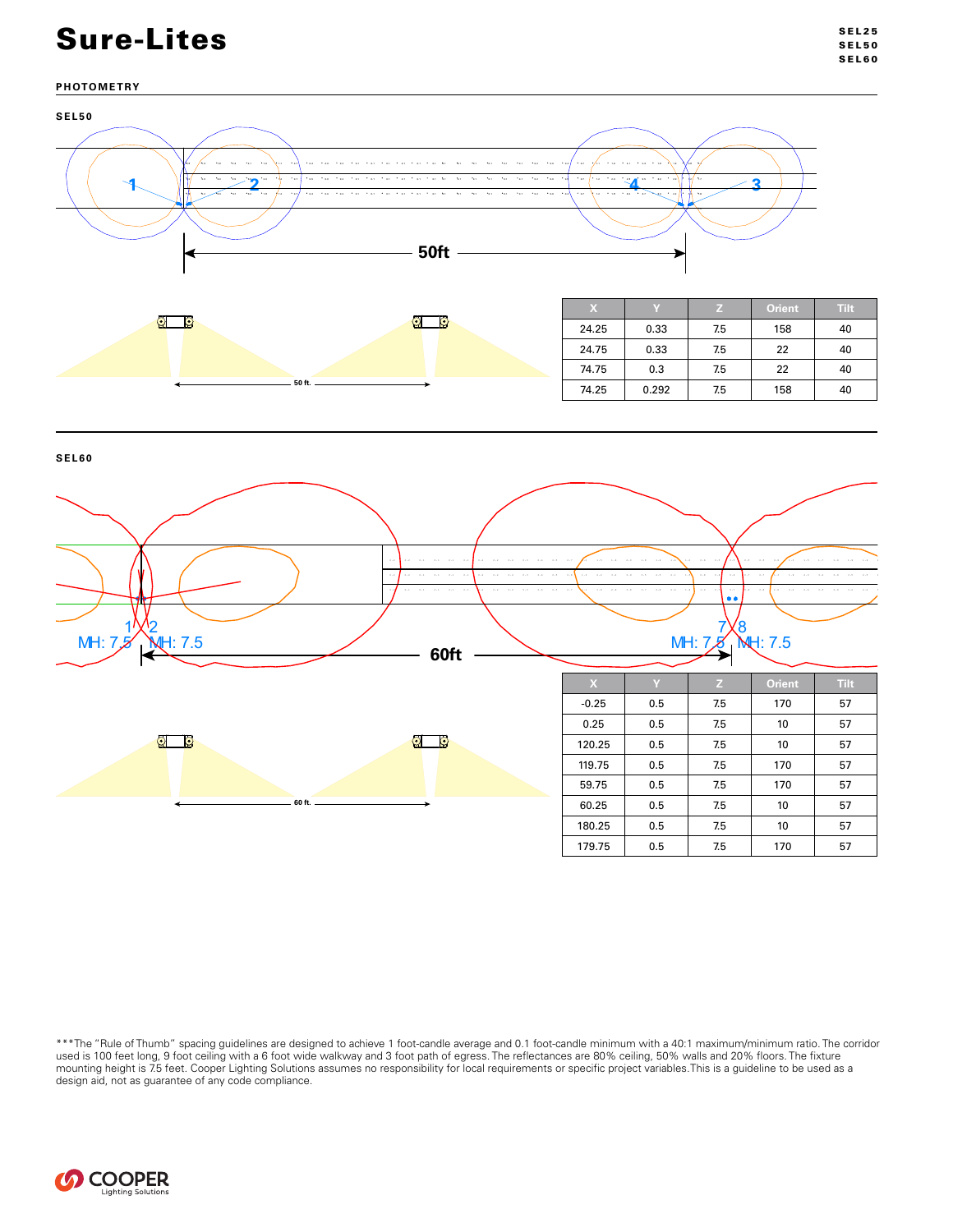## **Mechanical Housing**

All components are injection molded with a color stable, high impact thermoplastic resin. The surface is textured to improve aesthetic appearance. The housing construction is designed with snap-fit components and reinforcement ribs to provide maximum strength at minimum installation effort. The mounting hole pattern is universal to junction box requirements and is suitable for both wall and ceiling mount applications.

#### **EZ Key – External Power Disconnect**

Prevents the battery from cycling during the construction phase and ensures battery is not drained from power cycling.

### **EZ Hang – Mounting Feature**

The hands-free EZ Hang feature allows the installer to hang the emergency light face from the back plate in order to easily and efficiently make the power connections.

## **Self-Diagnostics**

The self-diagnostic software will automatically perform all tests required by UL924, and NFPA101and will systematically calibrate itself in the field; thus reducing installation labor and eliminating manual calibration errors. The system indicates the status of the emergency light at all times using the LED indicator. A 90 minute battery power (emergency mode) simulation test will occur once every 12 months. A 30 second battery power simulation test will occur every 30 days.

The Solid-State microprocessor based system has the ability to accurately detect and warn of system failures, plus it incorporates all of the standard electronic features that sets Sure-Lites apart from its competition.

### **Low-Voltage Disconnect**

The low-voltage circuitry disconnects the lighting load to protect the battery after run times in excess of the 90 minute UL limit. The disconnect remains in effect until normal utility power is restored preventing deep battery discharge.

### **Brownout Circuit**

The brownout circuit on the SEL emergency light monitors the flow of AC current to the unit and activates the emergency light heads when a predetermined reduction of AC power occurs.

#### **Warranty**

SEL units are backed by a five-year warranty on the fixtures.



EZ Key **EZ Hang** 



### **SELF-DIAGNOSTIC TESTING OPERATIONS**

The Sure-Lites Self-Diagnostics is continuously monitoring your emergency fixture, and will signal any failure through the 3 color indicator LED.

### **Initial Operation:**

When the unit is first powered up it will go into a 24 hour fast charge and the indicator LED will pulse green. Once the unit has fully charged it will perform a self calibration. After self calibration, the LED will change to steady green indicating the unit is fully charged and float charging the battery to maintain readiness.

### **Automatic Testing:**

The unit will perform a battery capacity, lamp/LED, and charge circuit test every 30 days for 30 seconds. During this time, the indicator LED will change to a steady yellow. It will perform a full battery capacity (90 minute) test once per year. During this time, the indicator LED will change to a blinking yellow.

### **Manual Testing:**

- 10 Second "Installation" test Press and release the test button once during fast charge (blinking green) to initiate a 10 second quick test. The sign will switch to emergency mode for 10 seconds allowing the installer to verify proper installation of the unit, and the LED indicator will turn solid yellow.
- 30 Second Test Press and release the test button once during float charge (steady green). The indicator LED will turn steady yellow to indicate the unit is performing a 30 second test of the batteries and lamps/LEDs.
- 90 Minute Test Press and release the test button a second time during a 30 second test (steady yellow) to change to a 90 minute test. During this test, the LED indicator will change to blinking yellow, and the circuit will perform a full battery capacity, charge circuit, and LED test.
- Canceling Test Press and release the test button during the 90 minute test (flashing yellow) to return the fixture to its original state (fast charge or float charge)

### **Laser Test:**

The SEL SD products are equipped with a Laser Test function that allows the unit to be manually tested without the need to physically press the test button. Shining a laser pointer in the hole marked "LASER TEST" on the bottom of the unit has the same effect as a press and release of the test button.

### **Clearing Failure Codes:**

- A battery failure (LED two blink red) can be cleared by replacing the battery. Disconnecting the battery and AC power, or performing a full 90 minute discharge will reset the error code, however, it will return if the battery is faulty
- Charge Circuit (LED three blink red) and lamp/LED failure (LED four blink red) will clear when the unit successfully passes a manual or automatic 30 second test.